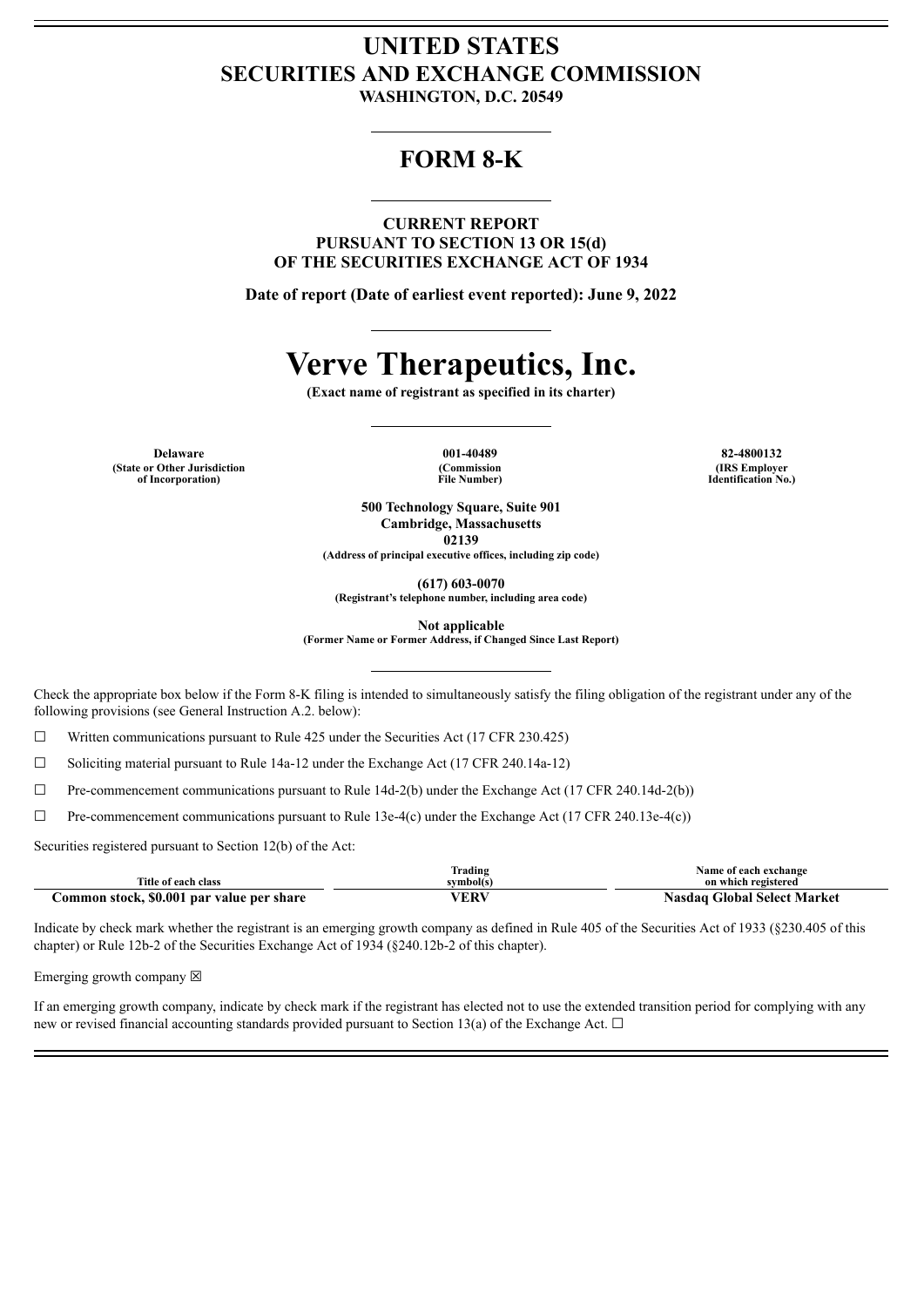#### Item 5.02 Departure of Directors or Certain Officers; Election of Directors; Appointment of Certain Officers; Compensatory **Arrangements of Certain Officers.**

On June 9, 2022, the board of directors (the "Board") of Verve Therapeutics, Inc. (the "Company"), following the recommendation of the Nominating and Corporate Governance Committee of the Board, elected Alexander "Bo" Cumbo as a member of the Board and as a member of the Compensation Committee of the Board, effective as of June 9, 2022. Mr. Cumbo was designated as a Class II director with a term expiring at the 2023 annual meeting of the stockholders of the Company and thereafter until his successor has been duly elected and qualified, or until his earlier death, resignation or removal. The Board has determined that Mr. Cumbo is "independent" as contemplated by the Nasdaq Stock Market and other governing laws and applicable regulations. The election of Mr. Cumbo brings the size of the Board to seven members.

Mr. Cumbo, age 51, has served as the President and Chief Executive Officer of AavantiBio, Inc., a gene therapy company, since October 2020. From January 2013 to October 2020, Mr. Cumbo held positions of increasing responsibility at Sarepta Therapeutics, Inc., a leader in precision genetic medicine for rare diseases, ultimately serving as Executive Vice President, Chief Commercial Officer. From 2011 to 2013, Mr. Cumbo served as Vice President of Sales and Treatment Education for Vertex Pharmaceuticals Incorporated, a global biotechnology company, launching Incivek, a treatment for hepatitis C, and from 2010 to 2011, he served as Area Director for Vertex. Prior to Vertex, Mr. Cumbo served in multiple commercial roles supporting the HIV, HBV, and cardiovascular franchises at Gilead Sciences, Inc., a biopharmaceutical company. Mr. Cumbo previously served on the board of RA Pharmaceuticals, Inc., a clinical stage biopharmaceutical company acquired by UCB, Brussels, from November 2018 to April 2020. Mr. Cumbo received his Bachelor of Science in Laboratory Technology from Auburn University.

There are no arrangements or understandings between Mr. Cumbo and any other person pursuant to which he was elected as a director. There are no transactions in which Mr. Cumbo has an interest requiring disclosure under Item 404(a) of Regulation S-K of the Securities Act of 1933, as amended.

Mr. Cumbo will be compensated in the same manner as the Company's other non-employee directors. Information concerning the current compensation of the Company's directors is set forth in the Company's definitive proxy statement filed with the U.S. Securities and Exchange Commission (the "SEC") on April 29, 2022. Accordingly, Mr. Cumbo received, upon his election to the Board, an option to purchase 31,000 shares of common stock of the Company at an exercise price of \$14.04 per share, the closing price per share of the Company's common stock on the Nasdaq Global Select Market on the effective date of Mr. Cumbo's election.

In connection with his election, Mr. Cumbo has entered into the Company's standard form of Indemnification Agreement, a copy of which was filed as Exhibit 10.17 to the Company's Registration Statement on Form S-1 (File No. 333-256608) filed with the SEC on May 28, 2021. Pursuant to the terms of this agreement, the Company may be required, among other things, to indemnify Mr. Cumbo for some expenses, including attorneys' fees, judgments, fines and settlement amounts incurred by him in any action or proceeding arising out of his service as a director of the Company.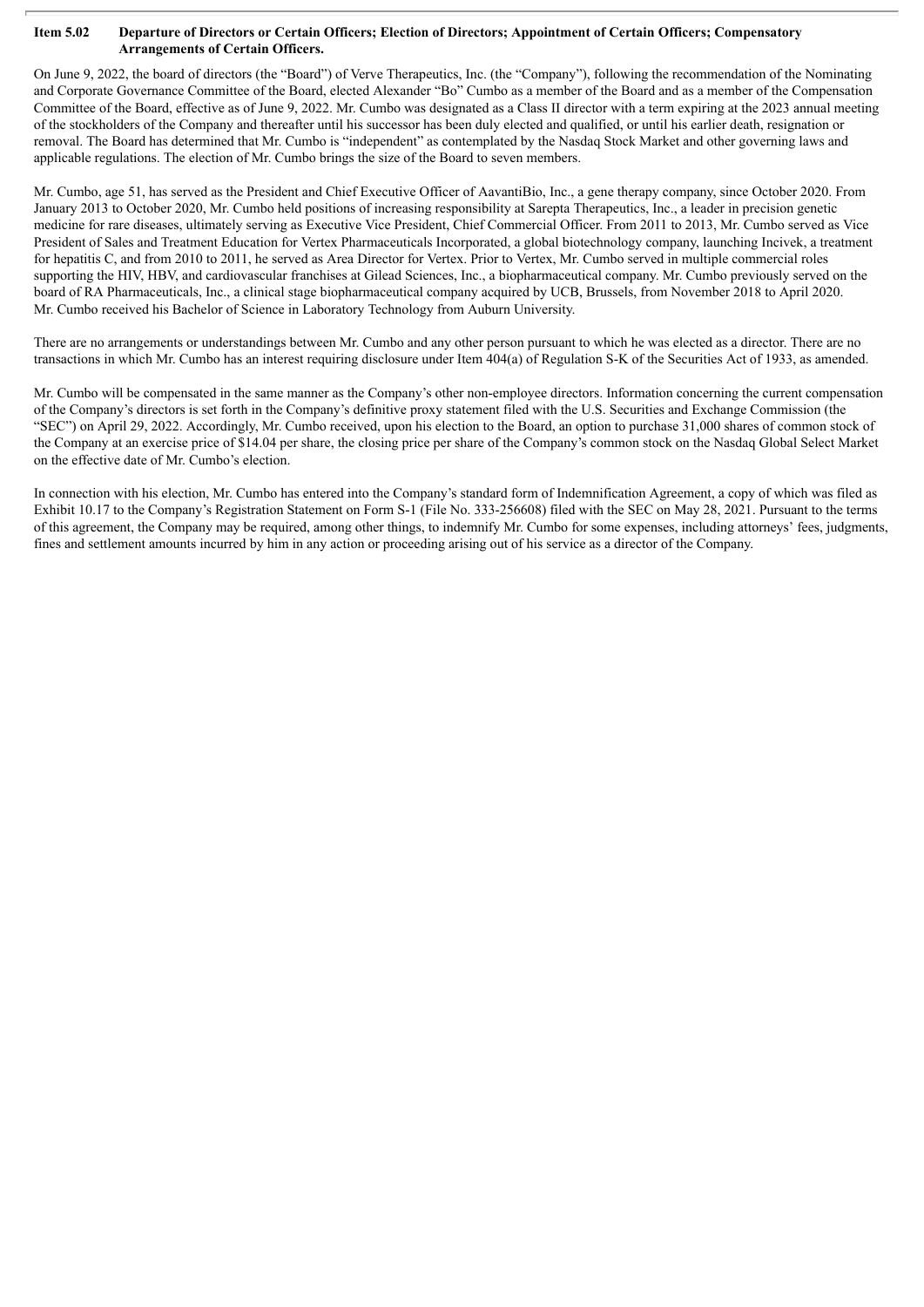#### **Item 5.07 Submission of Matters to a Vote of Security Holders**

The Company held its Annual Meeting of Stockholders on June 9, 2022 (the "Annual Meeting"). At the Annual Meeting, the Company's stockholders considered and voted on the two proposals set forth below, each of which is described in greater detail in the Company's definitive proxy statement, filed with the SEC on April 29, 2022. The final voting results are set forth below.

#### Proposal 1 – Election of Class I Directors

The stockholders of the Company elected John Evans and Krishna Yeshwant, M.D. to serve as Class I directors of the Company, for a three-year term ending at the annual meeting of stockholders to be held in 2025 and until each of their successors has been duly elected and qualified or until their earlier resignation or removal. The results of the stockholders' vote with respect to the election of the Class I directors were as follows:

|                        | <b>Votes</b><br>For | <b>Votes</b><br>Withheld | <b>Broker</b><br><b>Non-Votes</b> |
|------------------------|---------------------|--------------------------|-----------------------------------|
| John Evans             | 30,009,983          | 9,111,871                | 8,241,140                         |
| Krishna Yeshwant, M.D. | 34,087,840          | 5,034,015                | 8,241,140                         |

Proposal 2 – Ratification of Appointment of the Company's Independent Registered Public Accounting Firm

The stockholders of the Company ratified the appointment of Ernst & Young LLP as the Company's independent registered public accounting firm for the fiscal year ending December 31, 2022. The results of the stockholders' vote with respect to such ratification were as follows:

| <b>Votes</b> | <b>Votes</b> | <b>Votes</b>   |
|--------------|--------------|----------------|
| For          | Against      | Abstaining     |
| 42,665,206   | .205,067     | 492.722<br>122 |

No other matters were submitted to or voted on by the Company's stockholders at the Annual Meeting.